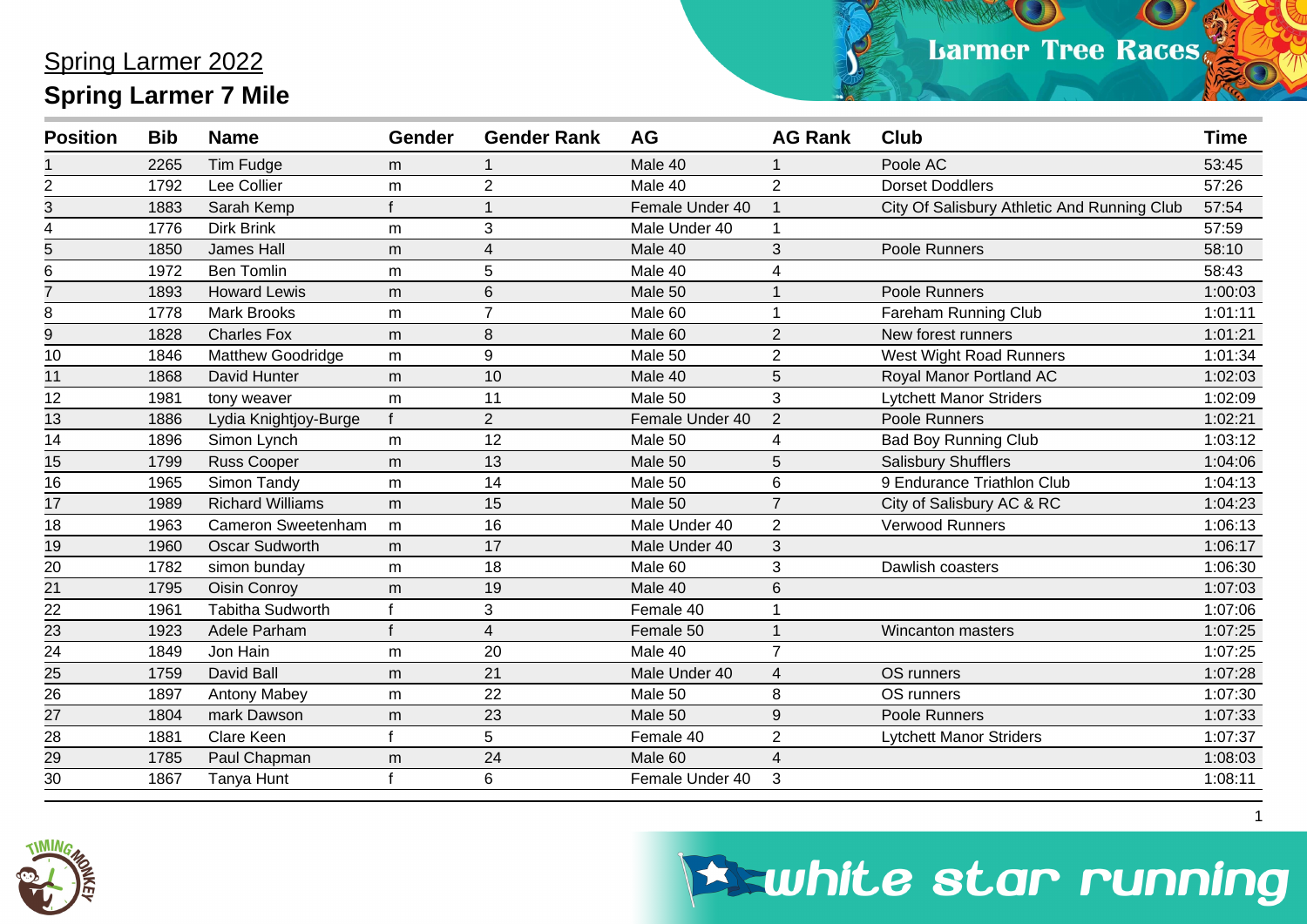$\bullet$ 

| <b>Position</b> | <b>Bib</b> | <b>Name</b>              | <b>Gender</b> | <b>Gender Rank</b> | AG              | <b>AG Rank</b> | <b>Club</b>                       | <b>Time</b> |
|-----------------|------------|--------------------------|---------------|--------------------|-----------------|----------------|-----------------------------------|-------------|
| 31              | 1987       | <b>Lucy Williams</b>     |               | $\overline{7}$     | Female 40       | 3              | <b>Canicross Pirates</b>          | 1:09:10     |
| $\overline{32}$ | 1833       | Del Freir                | m             | 25                 | Male 50         | 10             |                                   | 1:09:16     |
| 33              | 1938       | Vanya Ritchie            |               | 8                  | Female 50       | $\overline{2}$ | Poole Athletic Club               | 1:10:37     |
| $\overline{34}$ | 1937       | David Ritchie            | m             | 26                 | Male 60         | 5              | Poole AC                          | 1:10:38     |
| $\overline{35}$ | 1875       | <b>Matk James</b>        | m             | 27                 | Male 40         | 8              | <b>Verwood Runners</b>            | 1:10:40     |
| 36              | 1832       | Ben Frayne               | m             | 28                 | Male 40         | 9              |                                   | 1:10:40     |
| 37              | 1808       | <b>Esther Downes</b>     |               | 9                  | Female Under 40 | $\overline{4}$ | Poole Runners                     | 1:11:21     |
| $\overline{38}$ | 1777       | Renee Broad              |               | 10                 | Female 40       |                | <b>Muddy Runners</b>              | 1:11:53     |
| 39              | 1958       | Andrew Storm             | m             | 29                 | Male 40         | 10             |                                   | 1:12:10     |
| 40              | 1933       | <b>Linda Prouton</b>     |               | 11                 | Female 50       | 3              | hedge end running club            | 1:12:45     |
| 41              | 1809       | <b>Tracey Drozdowski</b> |               | 12                 | Female 40       | 5              |                                   | 1:12:51     |
| 42              | 1765       | <b>Kirsty Bell</b>       |               | 13                 | Female 40       | 6              |                                   | 1:13:23     |
| 43              | 1787       | <b>Becci Churchill</b>   |               | 14                 | Female 50       | 4              |                                   | 1:13:41     |
| 44              | 1764       | Andy Beel                | m             | 30                 | Male 50         | 11             |                                   | 1:13:47     |
| 45              | 1945       | Simon Shellard           | m             | 31                 | Male Under 40   | 5              | Lonley goat                       | 1:13:51     |
| 46              | 1956       | Kirsten Statham          |               | 15                 | Female 50       | 5              | Verwood Runners                   | 1:14:22     |
| $\frac{1}{47}$  | 1842       | Nicholas Gillim          | m             | 32                 | Male 60         | 6              | <b>Weymouth St Pauls Harriers</b> | 1:14:28     |
| 48              | 1910       | Dory Morris              |               | 16                 | Female 40       | $\overline{7}$ |                                   | 1:14:31     |
| $\frac{49}{5}$  | 1927       | <b>Kim Pickering</b>     |               | 17                 | Female 40       | 8              |                                   | 1:14:34     |
| 50              | 1908       | <b>Gillie Molland</b>    |               | 18                 | Female 40       | 9              |                                   | 1:14:44     |
| $\overline{51}$ | 1907       | <b>Tom Molland</b>       | m             | 33                 | Male 40         | 11             |                                   | 1:14:52     |
| $\frac{1}{52}$  | 1861       | Jason Hepple             | m             | 34                 | Male 50         | 12             | Poole Runners                     | 1:14:52     |
| 53              | 1826       | Jamie Ford               | m             | 35                 | Male Under 40   | 6              |                                   | 1:14:54     |
| 54              | 1827       | Sophie Ford              |               | 19                 | Female Under 40 | 5              |                                   | 1:14:55     |
| $\overline{55}$ | 1779       | <b>Beverley Brooks</b>   |               | 20                 | Female 50       | 6              | Poole Runners                     | 1:15:19     |
| 56              | 1756       | Elizabeth Armstrong      |               | 21                 | Female Under 40 | 6              |                                   | 1:15:41     |
| $\overline{57}$ | 1912       | clare munford            |               | 22                 | Female 40       | 10             | Dorchester Riot                   | 1:15:41     |
| 58              | 1939       | <b>Timothy Robins</b>    | m             | 36                 | Male 40         | 12             |                                   | 1:16:01     |
| $\overline{59}$ | 1959       | <b>Robert Storm</b>      | m             | 37                 | Male 40         | 13             |                                   | 1:16:04     |
| 60              | 1813       | simon dunk               | m             | 38                 | Male 70+        |                |                                   | 1:16:24     |



### **Eswhite star running**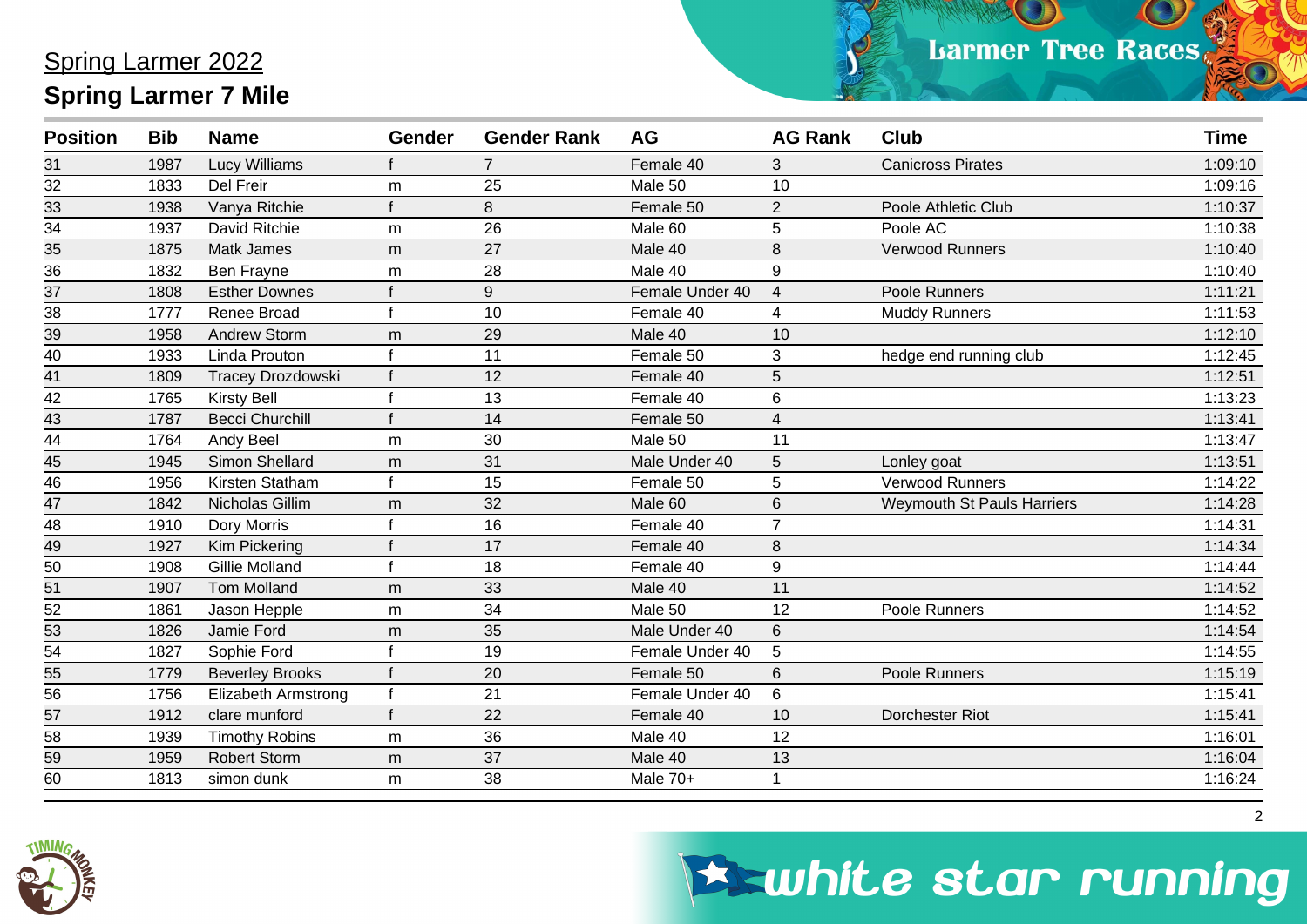$\bullet$ 

| <b>Position</b> | <b>Bib</b> | <b>Name</b>              | <b>Gender</b> | <b>Gender Rank</b> | <b>AG</b>       | <b>AG Rank</b> | <b>Club</b>                        | <b>Time</b> |
|-----------------|------------|--------------------------|---------------|--------------------|-----------------|----------------|------------------------------------|-------------|
| 61              | 1824       | Sarah Fazakerley         |               | 23                 | Female 40       | 11             |                                    | 1:16:29     |
| 62              | 1967       | Nicki Taylor             |               | 24                 | Female 40       | 12             | <b>Lordshill Road Runners Club</b> | 1:16:34     |
| 63              | 1986       | <b>Roy Williams</b>      | m             | 39                 | Male 60         | $\overline{7}$ | Poole Runners                      | 1:17:16     |
| 64              | 1796       | Hayden Coogan            | m             | 40                 | Male Under 40   | $\overline{7}$ |                                    | 1:18:44     |
| $\overline{65}$ | 1966       | <b>Andy Taplin</b>       | m             | 41                 | Male 50         | 13             |                                    | 1:18:45     |
| 66              | 1980       | Janine Waldy             |               | 25                 | Female 40       | 13             |                                    | 1:18:50     |
| 67              | 1978       | Sally Venn-Coogan        |               | 26                 | Female 40       | 14             |                                    | 1:18:50     |
| 68              | 1770       | <b>Diane Borras</b>      |               | 27                 | Female 50       | $\overline{7}$ |                                    | 1:18:53     |
| 69              | 1890       | <b>Elizabeth Lees</b>    |               | 28                 | Female 60       |                | Poole Runners                      | 1:19:15     |
| 70              | 1774       | <b>Wendy Brent</b>       |               | 29                 | Female 50       | 8              | Lordshill Road Runners Club        | 1:19:31     |
| 71              | 1820       | <b>Tracey Emery</b>      |               | 30                 | Female 40       | 15             |                                    | 1:19:31     |
| 72              | 1894       | Karen Lingafelter        |               | 31                 | Female 50       | 9              | <b>Moors Valley</b>                | 1:19:33     |
| 73              | 2262       | Tom Riglar               | m             | 42                 | Male Under 40   | 8              |                                    | 1:19:56     |
| 74              | 1924       | Patricia Parsons         |               | 32                 | Female 50       | 10             | <b>Calne Running Club</b>          | 1:20:23     |
| 75              | 2267       | Liam Cullen              | m             | 43                 | Male Under 40   | 9              |                                    | 1:20:28     |
| $\overline{76}$ | 1921       | Jordon Palmer            | m             | 44                 | Male Under 40   | 10             |                                    | 1:21:25     |
| 77              | 2261       | Eleri Riglar             |               | 33                 | Female Under 40 | $\overline{7}$ |                                    | 1:21:27     |
| 78              | 1900       | Vic Martin               |               | 34                 | Female Under 40 | 8              |                                    | 1:22:40     |
| 79              | 1866       | Laura Hume               |               | 35                 | Female 40       | 16             |                                    | 1:23:08     |
| 80              | 1819       | Jane Edwards             |               | 36                 | Female 60       | $\overline{2}$ |                                    | 1:23:23     |
| 81              | 1962       | <b>Hayley Sweetenham</b> |               | 37                 | Female 40       | 17             | <b>Verwood Runners</b>             | 1:24:09     |
| 82              | 1836       | Alex Fulton              |               | 38                 | Female Under 40 | 9              |                                    | 1:24:15     |
| $\overline{83}$ | 1845       | <b>Tracy Gittins</b>     |               | 39                 | Female 50       | 11             | <b>Verwood Runners</b>             | 1:24:22     |
| 84              | 1793       | <b>Stephen Collins</b>   | m             | 45                 | Male Under 40   | 11             | Dorchester Riot                    | 1:24:42     |
| 85              | 1750       | Angie Alexander          |               | 40                 | Female 60       | 3              | Poole Runners                      | 1:25:40     |
| 86              | 1996       | mark wotton              | m             | 46                 | Male 60         | 8              | <b>Teignbridge Trotters</b>        | 1:25:44     |
| $\overline{87}$ | 1902       | <b>Sharon Masters</b>    |               | 41                 | Female 40       | 18             | <b>Yeovil Town RRC</b>             | 1:25:44     |
| 88              | 1953       | Evelyn Spencer           |               | 42                 | Female 50       | 12             | Kingston Lacy Lady Runners         | 1:26:15     |
| 89              | 1917       | <b>Susan Nuttall</b>     |               | 43                 | Female Under 40 | 10             |                                    | 1:26:20     |
| 90              | 1984       | <b>Liane Whittles</b>    |               | 44                 | Female 40       | 19             |                                    | 1:26:37     |



# **Eswhite star running**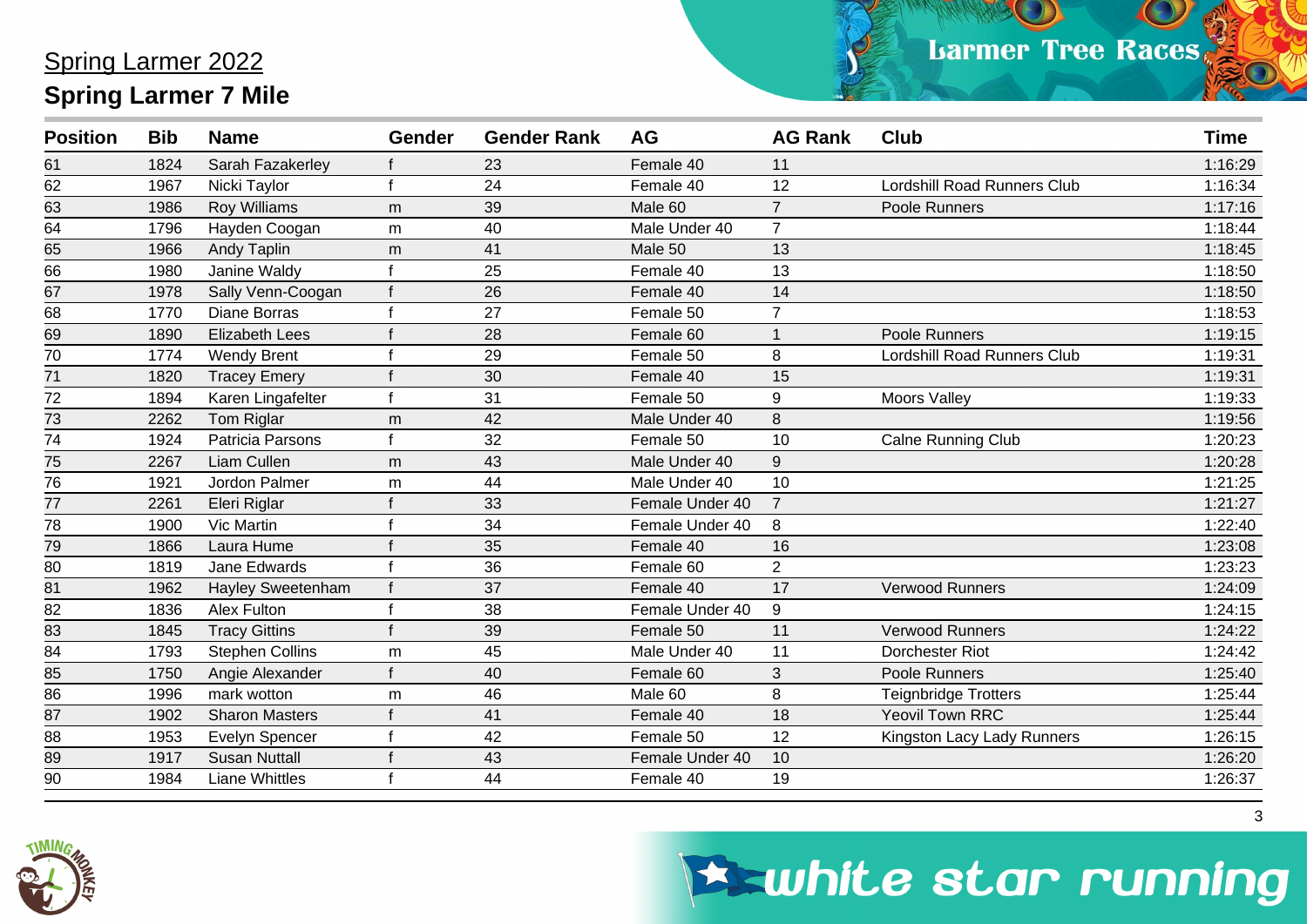$\bullet$ 

| <b>Position</b>  | <b>Bib</b> | <b>Name</b>              | <b>Gender</b> | <b>Gender Rank</b> | <b>AG</b>       | <b>AG Rank</b>  | Club                           | <b>Time</b> |
|------------------|------------|--------------------------|---------------|--------------------|-----------------|-----------------|--------------------------------|-------------|
| 91               | 1857       | <b>Cherry Hawker</b>     |               | 45                 | Female 40       | 20              |                                | 1:26:38     |
| 92               | 1983       | <b>Paul Whittles</b>     | m             | 47                 | Male 40         | 14              |                                | 1:26:39     |
| 93               | 1955       | Mark Squibb              | m             | 48                 | Male 40         | 15              | Lonely Goat RC                 | 1:26:59     |
| $\overline{94}$  | 1954       | Lorraine Squibb          |               | 46                 | Female 40       | 21              |                                | 1:26:59     |
| $\overline{95}$  | 2266       | Melissa Douglas          |               | 47                 | Female 40       | 22              |                                | 1:28:17     |
| 96               | 1780       | Sarah Brown              |               | 48                 | Female 40       | 23              |                                | 1:28:17     |
| 97               | 1922       | Victoria Panther         |               | 49                 | Female 40       | 24              |                                | 1:28:18     |
| 98               | 1995       | Kellie Wort              |               | 50                 | Female 40       | 25              |                                | 1:28:19     |
| 99               | 2264       | <b>Gina Smith</b>        |               | 51                 | Female 50       | 13              | <b>Verwood Runners</b>         | 1:28:20     |
| 100              | 1998       | Joanna Wright            |               | 52                 | Female 50       | 14              | lordshill road runners         | 1:28:20     |
| 101              | 1839       | Anne Garnish             |               | 53                 | Female 50       | 15              | <b>Bad Boy Running Club</b>    | 1:28:21     |
| 102              | 1920       | Petra Oyston             |               | 54                 | Female 50       | 16              | <b>COSARC</b>                  | 1:28:42     |
| 103              | 1906       | tanya Miles              |               | 55                 | Female Under 40 | 11              |                                | 1:28:48     |
| 104              | 1815       | Zoe Dunne                |               | 56                 | Female 40       | 26              | <b>Bad Boy Running Club</b>    | 1:28:49     |
| 105              | 1930       | <b>Anthony Plaskett</b>  | m             | 49                 | Male 60         | 9               |                                | 1:28:55     |
| $\overline{106}$ | 1810       | <b>Rachel Duffett</b>    |               | $\overline{57}$    | Female 50       | $\overline{17}$ | <b>Calne Running Club</b>      | 1:29:19     |
| 107              | 1834       | <b>Tammy FriasRobles</b> |               | 58                 | Female 40       | 27              | Poole Athletic Club            | 1:29:28     |
| 108              | 1916       | Sarah Northcott          |               | 59                 | Female 40       | 28              | Stubbington Green Runners & AC | 1:29:39     |
| 109              | 1752       | <b>Carole Alston</b>     |               | 60                 | Female 60       | $\overline{4}$  | <b>Avon Valley Runners</b>     | 1:29:43     |
| 110              | 1914       | Francesca Musgrove       |               | 61                 | Female 40       | 29              | Lonely Goat RC                 | 1:30:07     |
| 111              | 1878       | Erica Johnstone          |               | 62                 | Female 40       | 30              | Lonely Goat RC                 | 1:30:19     |
| 112              | 1997       | <b>Martin Wright</b>     | m             | 50                 | Male 60         | 10              | lordshill road runners         | 1:30:20     |
| 113              | 1951       | Penny Southern           |               | 63                 | Female Under 40 | 12              | Bournemouth Joggers            | 1:30:48     |
| 114              | 1931       | <b>Sue Powell</b>        |               | 64                 | Female 50       | 18              | <b>Chippenham Harriers</b>     | 1:31:21     |
| 115              | 1952       | Corinne Spelman          |               | 65                 | Female 60       | 5               | Littledown harriers            | 1:32:28     |
| 116              | 1901       | <b>Alison Masters</b>    |               | 66                 | Female 50       | 19              |                                | 1:32:47     |
| 117              | 1888       | Melanie Lamb             |               | 67                 | Female 50       | 20              |                                | 1:33:17     |
| 118              | 1887       | Zoe Lamb                 |               | 68                 | Female Under 40 | 13              |                                | 1:33:18     |
| 119              | 1964       | <b>Hazel Tandy</b>       |               | 69                 | Female 50       | 21              | Royal Manor of Portland AC     | 1:33:26     |
| 120              | 1869       | <b>Mandy Hunter</b>      |               | 70                 | Female 50       | 22              | Royal Manor of Portland AC     | 1:33:28     |



### **Eswhite star running**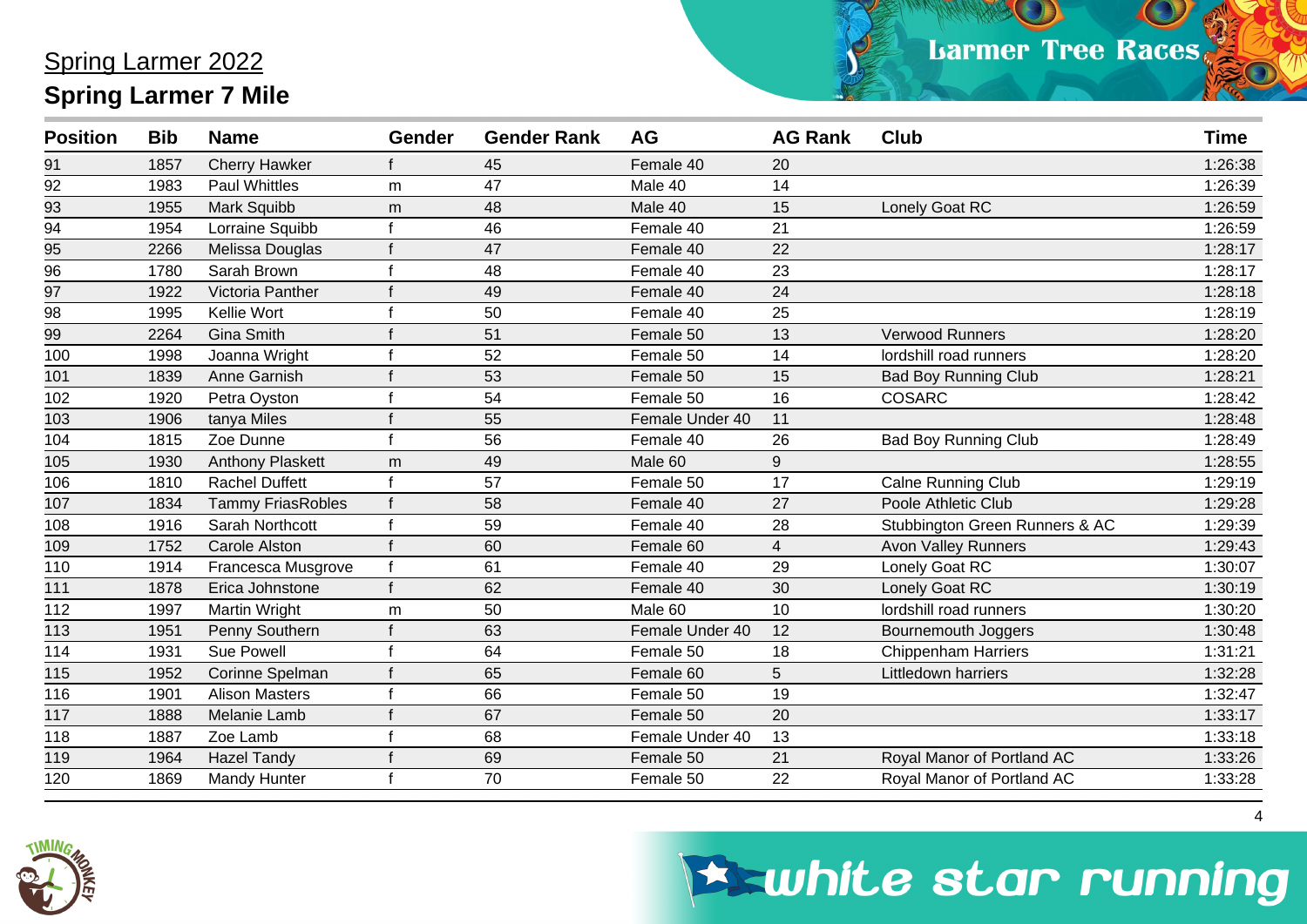| <b>Position</b> | <b>Bib</b> | <b>Name</b>            | <b>Gender</b> | <b>Gender Rank</b> | <b>AG</b>       | <b>AG Rank</b>  | <b>Club</b>                   | <b>Time</b> |
|-----------------|------------|------------------------|---------------|--------------------|-----------------|-----------------|-------------------------------|-------------|
| 121             | 1891       | Rebecca Lenarduzzi     |               | 71                 | Female 40       | 31              |                               | 1:34:01     |
| 122             | 1903       | Sarah Mawer            |               | 72                 | Female 40       | 32              |                               | 1:34:01     |
| 123             | 1753       | Kath Anderson          |               | 73                 | Female 40       | 33              |                               | 1:34:11     |
| 124             | 1823       | <b>Robert Farr</b>     | m             | 51                 | Male 40         | 16              |                               | 1:34:31     |
| 125             | 1841       | <b>Tina Gillim</b>     |               | 74                 | Female 60       | $\,6$           | Weymouth St Pauls Harriers    | 1:35:09     |
| 126             | 1847       | <b>Julie Gosling</b>   |               | 75                 | Female 60       | $\overline{7}$  | Wimborne AC                   | 1:35:26     |
| 127             | 1840       | Rachel Gee             |               | 76                 | Female 40       | 34              |                               | 1:35:34     |
| 128             | 1865       | lucy hudson            |               | 77                 | Female 40       | 35              | gosport road runners          | 1:35:35     |
| 129             | 1822       | Joanne Farr            |               | 78                 | Female 40       | 36              |                               | 1:35:59     |
| 130             | 1830       | <b>MARION FRAMPTON</b> | $\mathbf f$   | 79                 | Female 60       | 8               | Poole Runners                 | 1:36:35     |
| 131             | 1775       | Vanessa Bridgwater     |               | 80                 | Female 50       | 23              | The Trail Running Association | 1:36:52     |
| 132             | 1889       | Laura Lear             |               | 81                 | Female 40       | $\overline{37}$ | Verwood Runners               | 1:37:37     |
| 133             | 1805       | Patricia Deane         |               | 82                 | Female 70+      |                 |                               | 1:37:59     |
| 134             | 1762       | <b>Rachel Bates</b>    |               | 83                 | Female Under 40 | 14              | New forest runners            | 1:38:02     |
| 135             | 1789       | Jo Clarke              |               | 84                 | Female 40       | 38              | <b>BHAM! Runners</b>          | 1:38:18     |
| 136             | 1873       | Louisa Irvine          |               | 85                 | Female 50       | 24              | <b>BHAM! Runners</b>          | 1:38:18     |
| 137             | 1818       | Lucy Eastment          |               | 86                 | Female 40       | 39              |                               | 1:38:31     |
| 138             | 1946       | <b>Lucy Shipton</b>    |               | 87                 | Female Under 40 | 15              |                               | 1:38:31     |
| 139             | 1831       | Robert Frampton        | m             | 52                 | Male 60         | 11              | Poole Runners                 | 1:38:45     |
| 140             | 2269       | Deborah WILSON         |               | 88                 | Female 50       | 25              | New forest runners            | 1:39:09     |
| 141             | 1870       | Ferdy Hussain          |               | 89                 | Female 40       | 40              |                               | 1:39:18     |
| 142             | 1754       | Amanda Ansell          |               | 90                 | Female 50       | 26              | City of Salisbury ARC         | 1:39:47     |
| 143             | 1926       | <b>Alison Phillips</b> |               | 91                 | Female 50       | 27              | New forest runners            | 1:40:05     |
| 144             | 1943       | Maria Samways          |               | 92                 | Female 40       | 41              |                               | 1:40:37     |
| 145             | 1968       | <b>Shelly Thick</b>    |               | 93                 | Female 40       | 42              | Kingston Lacy Lady Runners    | 1:40:38     |
| 146             | 1879       | Ann Jones              |               | 94                 | Female 60       | 9               | Tavistock                     | 1:41:00     |
| 147             | 1950       | Jenny Smyth            |               | 95                 | Female 40       | 43              |                               | 1:41:05     |
| 148             | 2263       | Nick Floyd             | m             | 53                 | Male 40         | 17              |                               | 1:41:05     |
| 149             | 1932       | Caz Price              |               | 96                 | Female 40       | 44              |                               | 1:41:20     |
| 150             | 1852       | Louise Hanlon-Brooks   |               | 97                 | Female 40       | 45              | None                          | 1:41:21     |



## **Eswhite star running**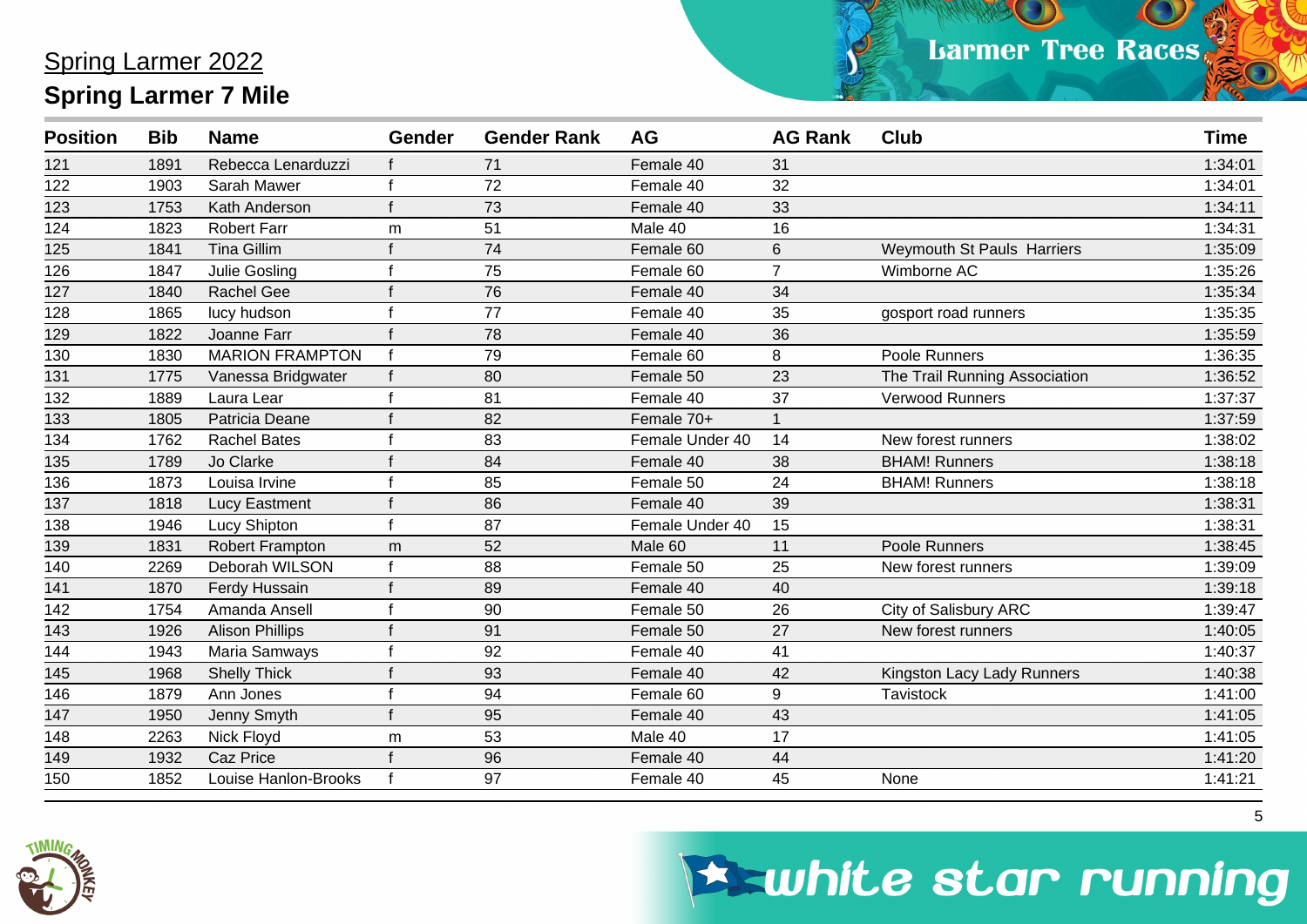| <b>Position</b> | <b>Bib</b> | <b>Name</b>               | <b>Gender</b> | <b>Gender Rank</b> | <b>AG</b>       | <b>AG Rank</b> | <b>Club</b>                        | <b>Time</b> |
|-----------------|------------|---------------------------|---------------|--------------------|-----------------|----------------|------------------------------------|-------------|
| 151             | 1851       | <b>Nick Hanlon-Brooks</b> | m             | 54                 | Male 50         | 14             | Lonely Goat RC                     | 1:41:22     |
| 152             | 1928       | <b>Yvette Pidgley</b>     |               | 98                 | Female 50       | 28             | New forest runners                 | 1:41:53     |
| 153             | 1899       | Rahema Mamodo             |               | 99                 | Female 40       | 46             | This Girl Runs - Solihull          | 1:42:19     |
| 154             | 1786       | Parveen Choudhary         |               | 100                | Female Under 40 | 16             |                                    | 1:42:20     |
| 155             | 1876       | Lisa Jaques               |               | 101                | Female 40       | 47             | New forest runners                 | 1:42:22     |
| 156             | 1918       | <b>Gillian Oliver</b>     |               | 102                | Female 50       | 29             | <b>Verwood Runners</b>             | 1:42:29     |
| 157             | 1971       | <b>Gin Tidridge</b>       |               | 103                | Female 50       | 30             | Solent running sisters             | 1:43:07     |
| 158             | 1864       | Louise Hillier-Wheal      |               | 104                | Female 50       | 31             | Solent running sisters             | 1:43:08     |
| 159             | 1784       | Denise Chapman            |               | 105                | Female 50       | 32             |                                    | 1:43:10     |
| 160             | 1994       | Anne Woodruff             |               | 106                | Female 50       | 33             | Dorchester                         | 1:43:45     |
| 161             | 1905       | Samantha Mercer           |               | 107                | Female 50       | 34             | Dorchester Riot                    | 1:43:45     |
| 162             | 1806       | <b>Becky Dickens</b>      |               | 108                | Female Under 40 | 17             |                                    | 1:44:14     |
| 163             | 1856       | <b>Stephanie Hatt</b>     |               | 109                | Female 40       | 48             | <b>Verwood Runners</b>             | 1:44:26     |
| 164             | 2260       | <b>Sharron Coakley</b>    |               | 110                | Female 50       | 35             | <b>Verwood Runners</b>             | 1:44:29     |
| 165             | 1895       | Emma Lotains              |               | 111                | Female 40       | 49             | <b>Verwood Runners</b>             | 1:45:33     |
| 166             | 1941       | Stephanie Rose            |               | 112                | Female 60       | 10             | <b>Lordshill Road Runners Club</b> | 1:46:15     |
| 167             | 1942       | <b>Christine Russ</b>     |               | 113                | Female 50       | 36             | <b>Run Verity</b>                  | 1:49:46     |
| 168             | 1874       | Ali Irwin                 |               | 114                | Female 50       | 37             | <b>Run Verity</b>                  | 1:52:02     |
| 169             | 1749       | Mark Young                | m             | 55                 | Male 50         | 15             | <b>Verwood Runners</b>             | 1:52:36     |
| 170             | 1758       | <b>Cathie Baker</b>       |               | 115                | Female 40       | 50             | Oakdale Runners                    | 1:52:49     |
| 171             | 1884       | Sally ketchley            |               | 116                | Female 40       | 51             | Poole Runners                      | 1:53:04     |
| 172             | 1821       | Shannon Evans             |               | 117                | Female 50       | 38             | Poole Runners                      | 1:53:07     |
| 173             | 1973       | <b>Kate Towner</b>        |               | 118                | Female 40       | 52             | Poole Runners                      | 1:53:10     |
| 174             | 1885       | Mike King                 | m             | 56                 | Male 70+        | $\overline{2}$ | HOV <sub>H3</sub>                  | 1:56:14     |
| 175             | 1915       | Lisa Needham              |               | 119                | Female 40       | 53             | <b>Run Verity</b>                  | 1:59:49     |
| 176             | 1871       | Paul Ince                 | m             | 57                 | Male 60         | 12             | <b>Run Verity</b>                  | 2:00:02     |
| 177             | 1975       | Julie Treharne            |               | 120                | Female 40       | 54             | <b>Run Verity</b>                  | 2:00:03     |
| 178             | 1811       | Hannah Dunk               |               | 121                | Female 40       | 55             | Royal Manor of Portland AC         | 2:02:16     |
| 179             | 1812       | Jon Dunk                  | m             | 58                 | Male 40         | 18             | Royal Manor of Portland AC         | 2:02:17     |
| 180             | 1999       | Tim Lupton                | m             | 59                 |                 |                | 100 Marathon Club                  | 2:02:25     |



## **Eswhite star running**